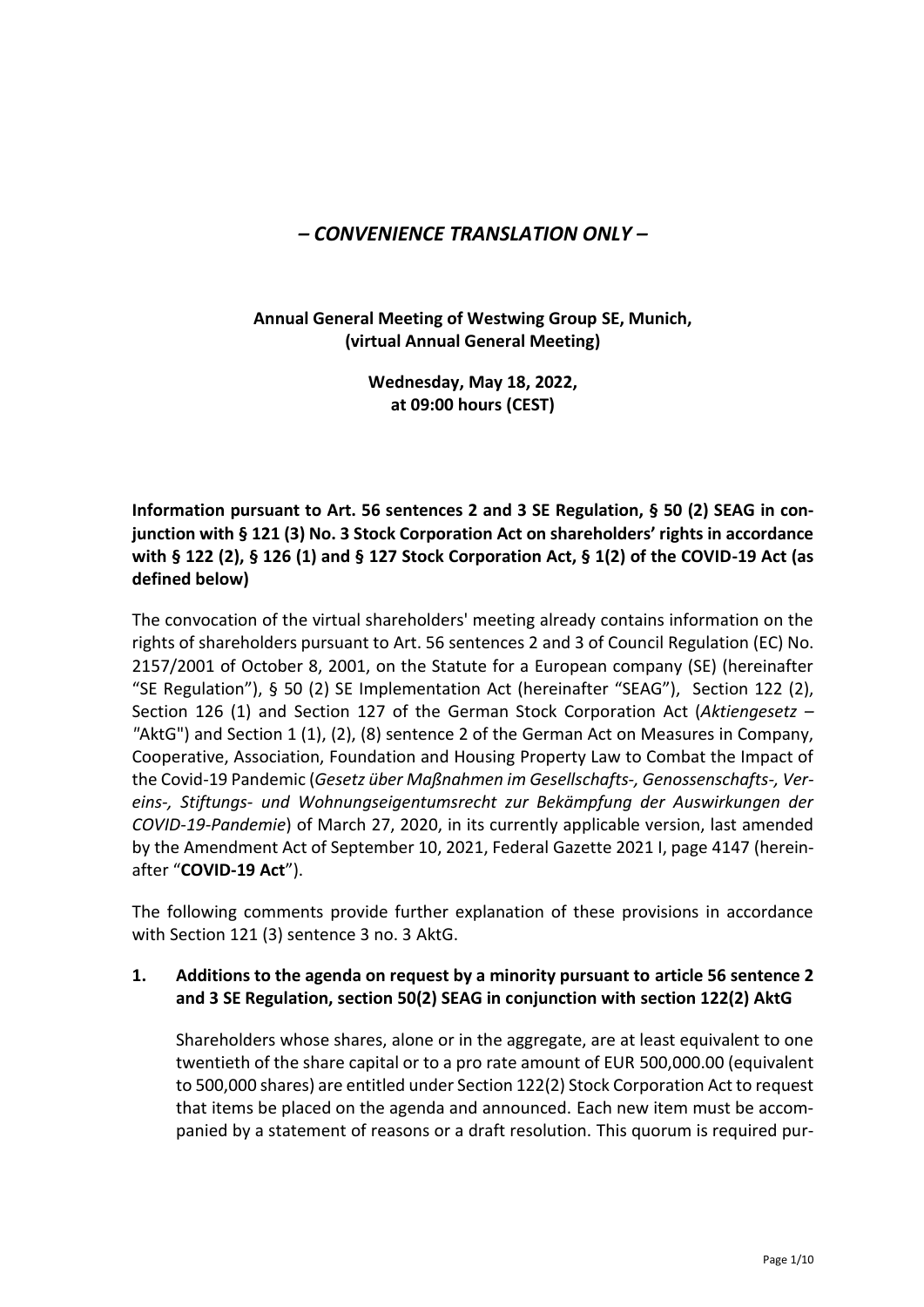suant to Art. 56 sentence 3 SE Regulation in conjunction with § 50 (2) SEAG for requests for amendments of the Agenda made by the shareholders of a European company (SE).

Each new item must be accompanied by a statement of reasons or a proposed resolution.

Applicants must prove that they have held the shares for at least 90 days prior to the date of receipt of the request and that they have held the shares until the decision of the Management Board on the request; Section 70 Stock Corporation Act applies when calculating the shareholding period. The day of receipt of the request will not be counted. It is not possible to shift a date falling on a Sunday, Saturday or public holiday to a preceding or subsequent working day. Sections 187 to 193 of the German Civil Code will not be applied by analogy. Each new item must be accompanied by a statement of reasons or a motion for resolution.

The request is to be made to the Company's Management Board in writing and must be received by the Company at least 30 days before the Annual General Meeting, not counting the day of receipt and the day of the Annual General Meeting, i.e. no later than

### **April 17, 2022, 24:00 hours (CEST).**

Additions to the agenda received later will not be considered. Please send such requests to the following address:

## **Westwing Group SE Management Board Moosacher Straße 88 80809 Munich Germany**

Additions to the agenda which have to be announced will be published in the Federal Gazette without delay after receipt of the request, unless this has already been done at the time the Annual General Meeting was convened. They will also be made available to shareholders on the Company's website at

### **https://ir.westwing.com/agm**

without delay following receipt.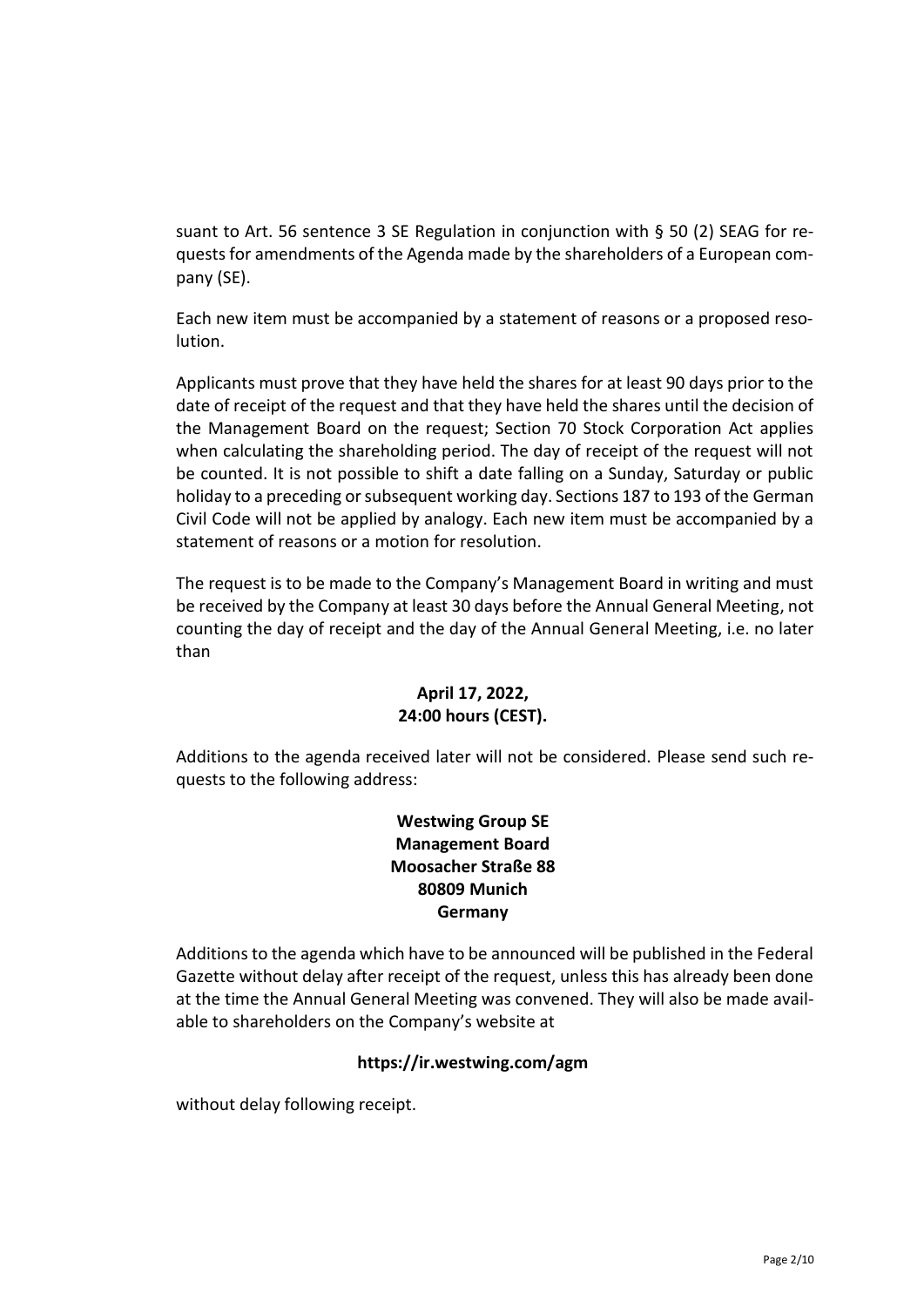Any admissible motion for a resolution submitted with the duly made request for inclusion of additional items will be treated at the virtual Annual General Meeting as if it had been submitted again at the Annual General Meeting, provided that the shareholder submitting the motion has duly registered for the virtual Annual General Meeting and has provided evidence of share ownership (see Section 3 "*Requirements for exercising shareholder rights in connection with the virtual Annual General Meeting*").

The provisions of the SE Regulation, SEAG and the German Stock Corporation Act on which these shareholder rights are based read as follows:

### *Art. 56 SE Regulation Request for Amendments of the Agenda (excerpt)*

One or more shareholders who together hold at least 10 % of an SE's subscribed capital may request that one or more additional items be put on the agenda of any general meeting. The procedures and time limits applicable to such requests shall be laid down by the national law of the Member State in which the SE's registered office is situated or, failing that, by the SE's statutes. The above proportion may be reduced by the statutes or by the law of the Member State in which the SE's registered office is situated under the same conditions as are applicable to public limited liability companies.

### *§ 50 SEAG Convocation and Amendment of the Agenda at the Request of a Minority (excerpt)*

(2) The amendment of the agenda of a General Meeting by one or more items may be requested by one or more shareholders whose shares amount in aggregate to not less than 5 % of the share capital or represent an amount of the share capital corresponding to 500,000 Euros.

### *Section 122 (1) and (2) AktG*

(1) The shareholders' meeting shall be called if shareholders whose holding in aggregate equals or exceeds one-twentieth of the share capital demand such meeting in writing, stating the purpose and the reasons of such meeting; such demand shall be addressed to the management board. The articles may provide that the right to demand a shareholders' meeting shall require another form or the holding of a lower proportion of the share capital. Persons submitting a request must prove that they have held the shares for at least 90 days before the date the request is received and that they hold the shares until the management Board decides on the request. § 121 (7) shall be applied accordingly.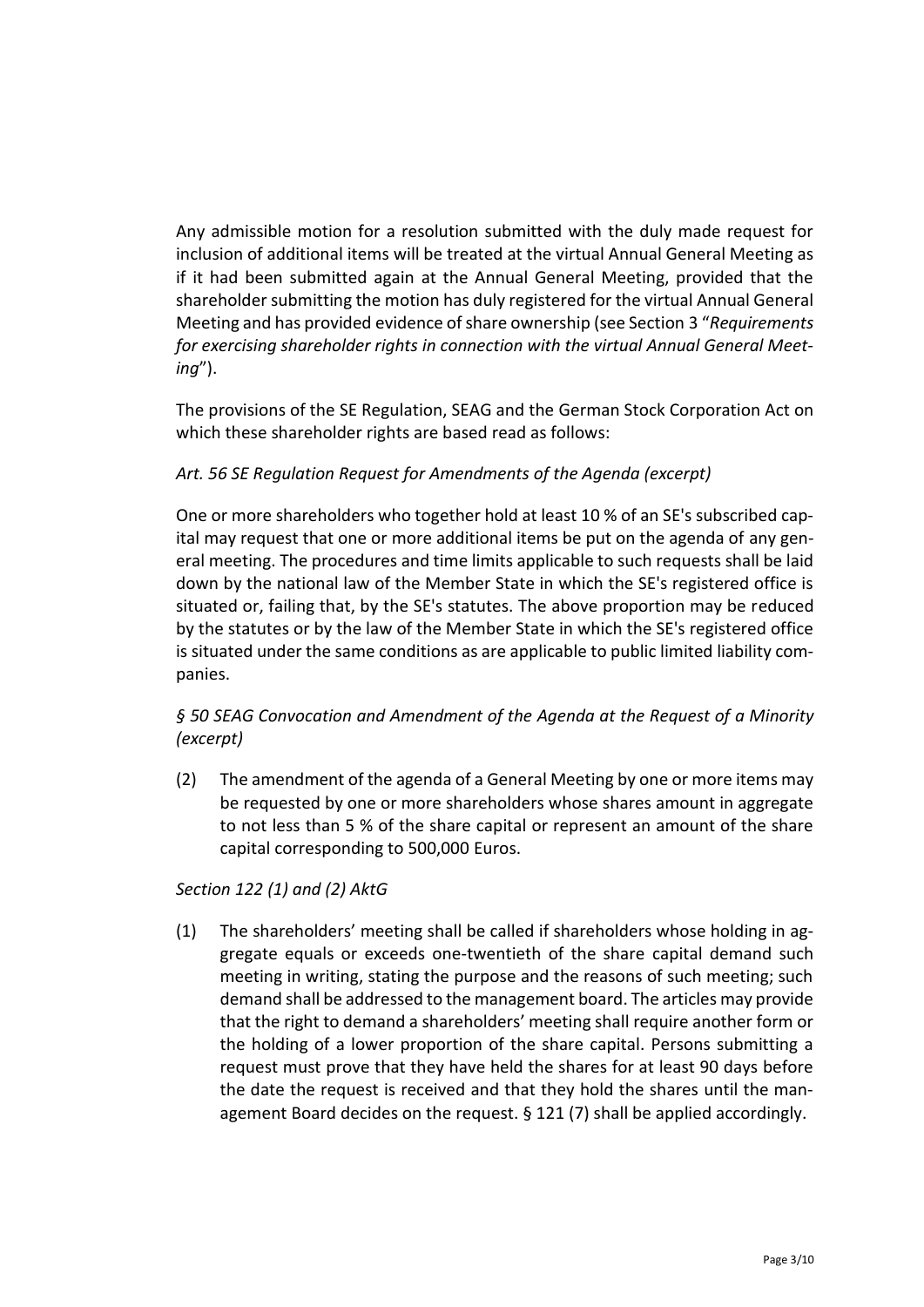(2) In the same manner, shareholders whose shares amount in aggregate to no less than one-twentieth of the share capital or represent an amount of the share capital corresponding to EUR 500,000 may demand that items shall be put on the agenda and announced. Each new item shall be accompanied by an explanation or a draft resolution motion proposal. The demand in the sense of sentence 1 shall be provided to the company at least 24 days, in case of listed companies at least 30 days, prior to the meeting; the day of receipt shall not be included in this calculation.

#### *Section 121 (7) AktG – General provisions (excerpt)*

(7) In the case of periods and deadlines that are counted back from the date of the general meeting, the date of the general meeting itself is not to be counted. Rescheduling the general meeting from a Sunday, a Saturday, or a holiday to a preceding or subsequent business day is not an available option. Sections 187 to 193 of the German Civil Code *(Bürgerliches Gesetzbuch - BGB)* shall have no corresponding application. In the case of companies not listed on the stock exchange, the Articles of Association may provide for a different calculation of the period.

### *Section 124 AktG – Publication of requests for supplements; proposals for resolutions (excerpt)*

(1) If the minority has requested pursuant to  $\S 122$  (2) that items shall be added to the agenda, these items shall be published either upon calling the meeting or immediately following receipt of the request. § 121 (4) shall apply analogously; moreover, § 121 (4a) shall apply analogously to listed companies. Publication and submission shall be made in the same way as applicable for calling the meeting.

### *Section 70 AktG - Calculation of the period of shareholding*

Where the exercise of rights attaching to the share is contingent upon the shareholder having been holder of the share for a specified period of time, a claim to transfer of title against a credit institution, a financial services provider, a securities institution or an enterprise pursuing activities in accordance with section 53 (1), first sentence, or section 53b (1), first sentence, or subsection (7) of the Banking Act (*Kreditwesengesetz* - *KWG*) shall be equivalent to ownership of the share. The period of ownership of a predecessor in title shall be attributed to the shareholder if he has purchased the share in any of the following manners: without monetary consideration, from his trustee, as a universal successor, in the course of a distribution of assets among a community, or as part of a portfolio transfer pursuant to section 13 of the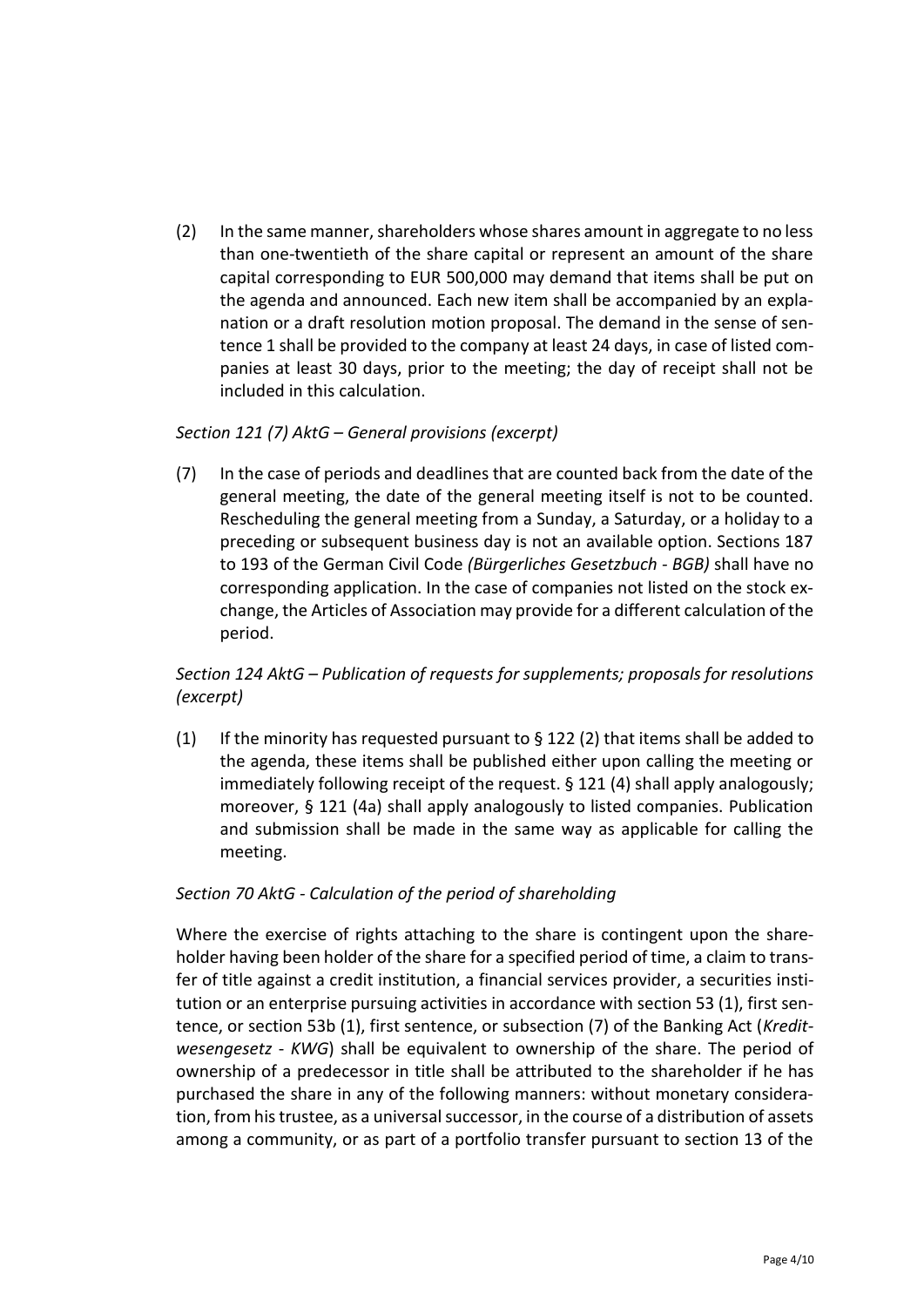Insurance Supervisory Act (*Versicherungsaufsichtsgesetz - VAG*) or section 14 of the Act on Savings and Loan Associations (*Gesetz über Bausparkassen - BauSparkG*).

### **2. Countermotions and nominations by shareholders pursuant to Section 126(1), 127 Stock Corporation Act in conjunction with Section 1(2) sentence 3 COVID-19 Act**

Shareholders can send countermotions to proposals by the Management Board and/or Supervisory Board on certain points of the agenda pursuant to Section 126(1) Stock Corporation Act and pursuant to Section 127 Stock Corporation Act submit proposals for the election of members of the Supervisory Board other than those proposed by the Supervisory Board or of an auditor other than those proposed by the Supervisory Board, insofar as such elections are provided for on the agenda. Nominations do not need to be substantiated.

Such countermotions and nominations are to be sent using exclusively one of the following contact methods:

### **Westwing Group SE Investor Relations Moosacher Straße 88 80809 Munich or by e-mail: ir@westwing.de**

Any countermotions or nominations sent to a different address will be disregarded.

Countermotions or nominations for election received at least 14 days prior to the Annual General meeting, not counting the day of receipt and the day of the Annual General Meeting i.e. no later than

### **May 3, 2022, 24:00 hours (CEST)**

and sent using one of the above contact methods that are to be made accessible will be made available to the shareholders without delay on the Company's website at

### **https://ir.westwing.com/agm**

together with the shareholder's name and any statement of reasons. Any comments by the management will also be published there.

The Company may refrain from publishing a countermotion and its statement of reasons or a nomination, if applicable under the conditions referred to in Section 126(2) Stock Corporation Act (in conjunction with Section 127 sentence 1 Stock Corporation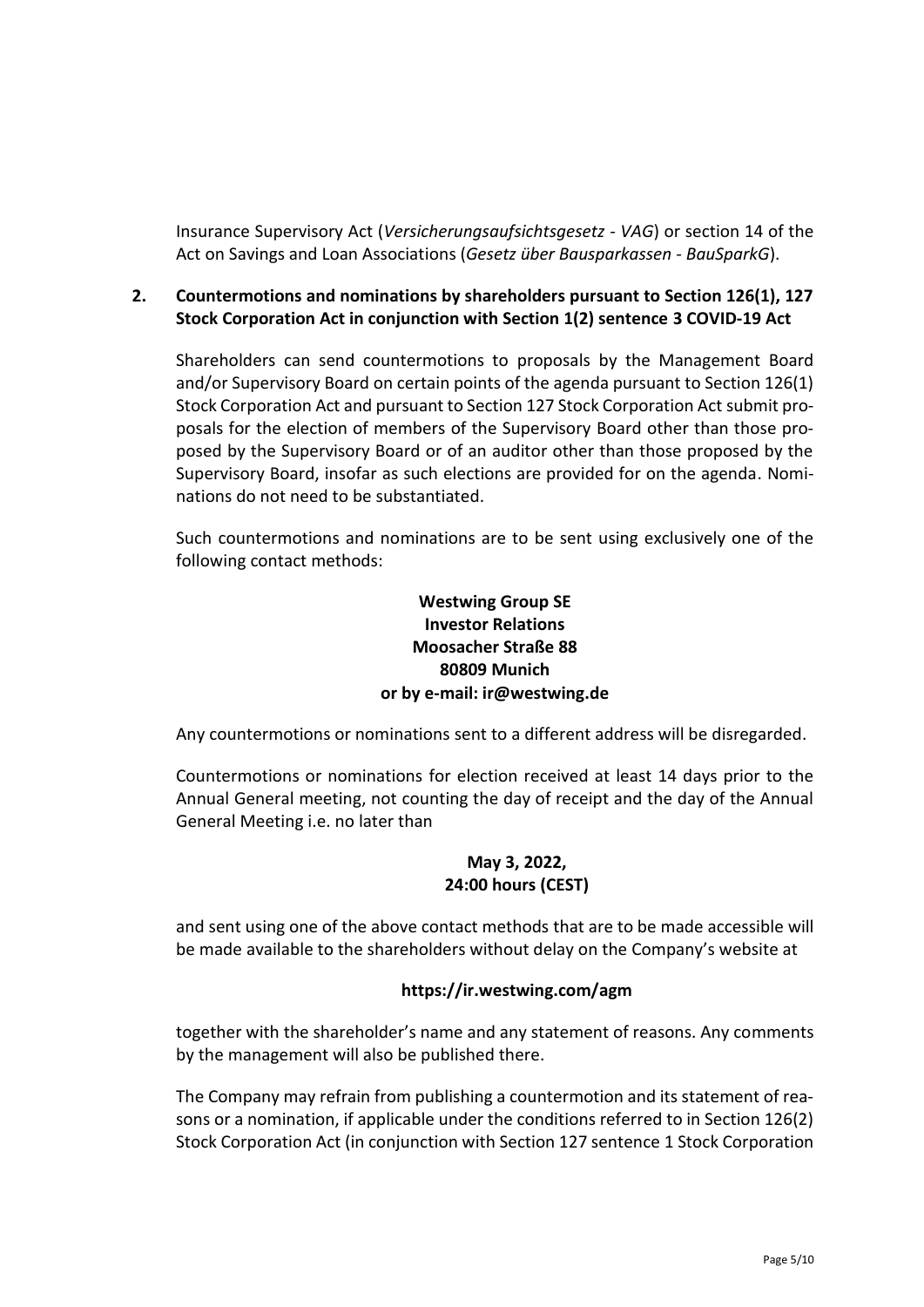Act). For example, the statement of reasons need not be made accessible if it comes to more than 5,000 characters in total. A nomination for election also need not be made accessible by the Management Board pursuant to Section 127 sentence 3 Stock Corporation Act if the proposal does not contain the information required by Section 124(3) sentence 4 Stock Corporation Act.

No countermotions or nominations for election may be made during the virtual Annual General Meeting. Motions for resolution or nominations for election by shareholders that are to be made accessible in accordance with the above requirements under Section 126 or Section 127 Stock Corporation Act will be deemed to have been made at the virtual Annual General Meeting pursuant to Section 1(2) sentence 3 of the COVID-19 Act if the shareholder submitting the proposal or nomination has duly registered for the virtual Annual General Meeting and has provided evidence of share ownership (see Section 3 "*Requirements for exercising shareholder rights in connection with the virtual Annual General Meeting*").

The provisions of the German Stock Corporation Act on which these shareholder rights are based read as follows:

#### S*ection 126 of the Stock Corporation Act – Motions by shareholders*

- (1) Motions by shareholders, including the shareholder's name, the reasoning, and the management's position, if any, must be made available to the beneficiaries mentioned in Section 125 para. 1 through 3 under the conditions specified therein, if the shareholder transmitted to the company a counterproposal to a proposal of the management board and the supervisory board regarding a specific item on the agenda, together with a reasoning, to the address designated for this purpose in the convocation at least 14 days prior to the meeting. The day of receipt is not taken into account. For publicly listed companies, the accessibility is to be provided over the website of the company. Section 125 para. 3 applies mutatis mutandis.
- (2) A counterproposal and its supporting information need not be made available if:
	- 1. the management board would become criminally liable by granting accessibility;
	- 2. the counterproposal would result in a resolution of the general meeting that would be illegal or would violate the articles of association;
	- 3. the reasoning contains statements which are obviously false or misleading in material respects or if it contains insults;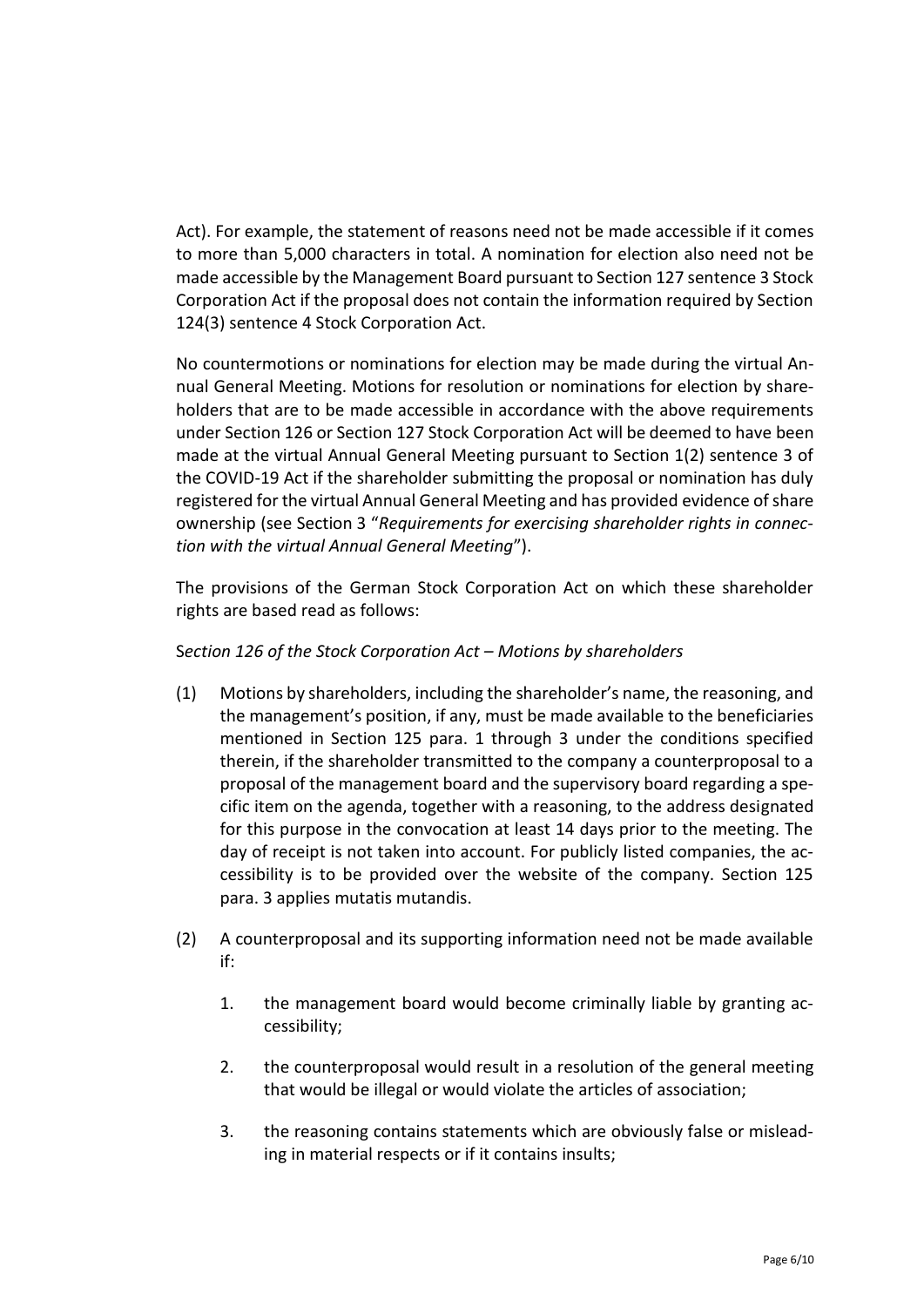- 4. a counterproposal of such shareholder based on the same facts has already been made available with respect to a general meeting of the company pursuant to Section 125;
- 5. the same counterproposal of such shareholder based on essentially the same reasoning was already made available pursuant to Section 125 to at least two general meetings of the company within the past five years and at such general meetings less than one-twentieth of the share capital represented voted in favor of such counterproposal;
- 6. such shareholder indicates that he will neither attend nor be represented at the general meeting; or
- 7. within the past two years at two general meetings such shareholder has failed to submitted, or cause to be submitted, a counterproposal he transmitted. The supporting information need not be made available if it exceeds a total of 5,000 characters.
- (3) If several shareholders submit counterproposals with respect to the same resolution item, the management board may combine such counterproposals and the respective reasoning.

### *Section 127 of the Stock Corporation Act – Nomination proposals by shareholders (excerpt)*

Section 126 shall apply *mutatis mutandis* to nominations by shareholders for the supervisory board or for auditors of the annual accounts. No reasons need be specified for the nomination. The management board need not make accessible the nomination also in those cases in which the nomination does not include the information pursuant to Section 124 para. 3 sentence 4 and Section 125 para. 1 sentence 5.

### *Section 124 para. 3 sentence 4 of the Stock Corporation Act - Notice by publication of demands for amendment; proposal for resolutions (excerpt)*

The nominations of candidates for the supervisory board or for auditors shall state their names, profession exercised, and places of residence.

*Section 125 para. 1 sentence 5 of the Stock Corporation Act – Notifications for the stockholders and to members of the supervisory board (excerpt)*

In the case of companies listed on the stock exchange, information on the candidates' membership in other supervisory boards mandatory by the law is to be attached to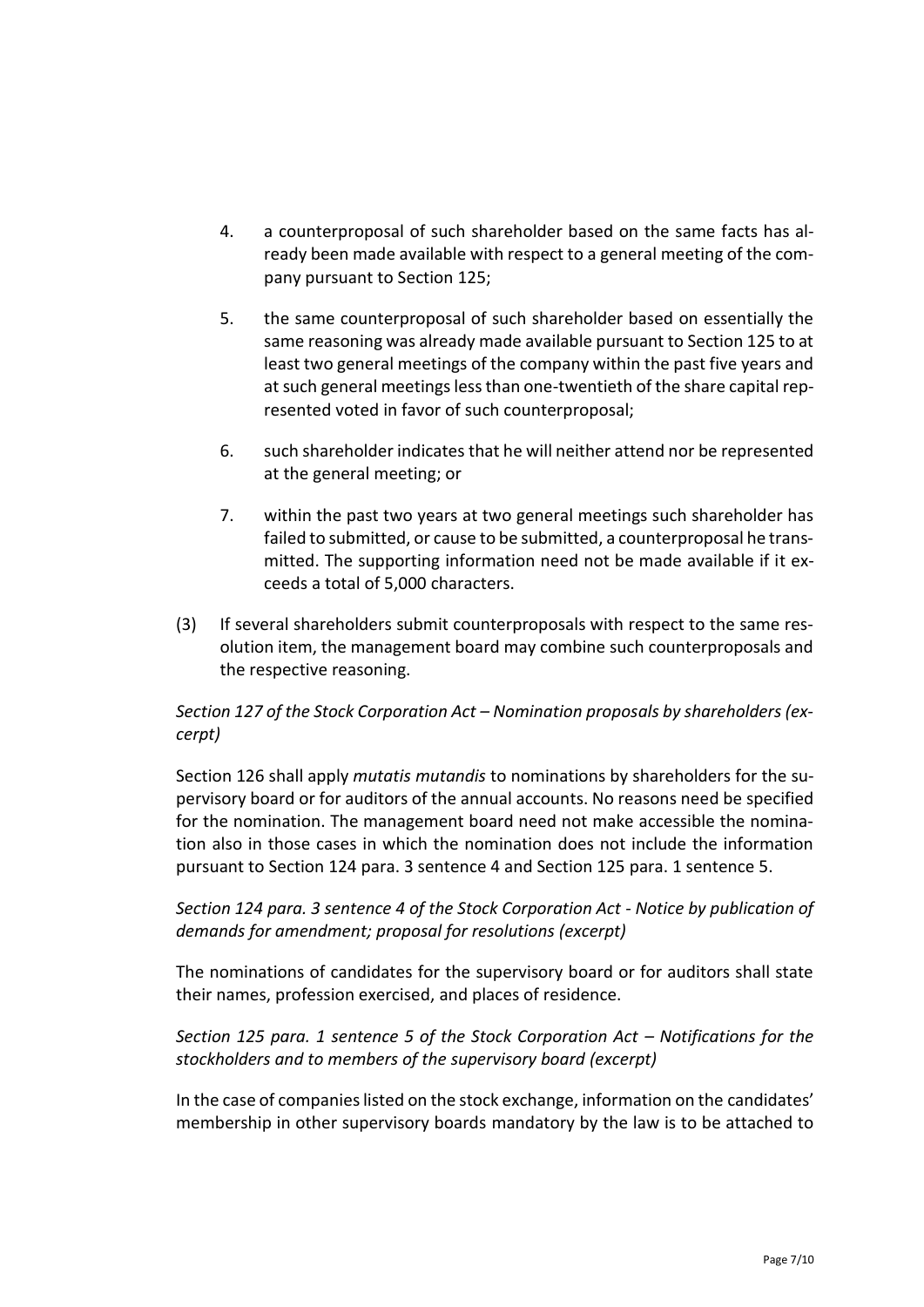any nomination of candidates for the supervisory board; information on their membership in comparable supervisory bodies of business enterprises within Germany and abroad should be attached.

Section 1 (2) sentence 3 of COVID-19 Act is set out below under item 4.

### **3. Right of shareholders to ask questions under Section 1(2) sentence 1 no. 3, sentence 2 COVID-19 Act**

Shareholders who have registered in due form and provided evidence of share ownership in due form have the right to ask questions using electronic communications (Section 1(2) sentence 1 no. 3, sentence 2 COVID-19 Act).

Based on Section 1(2) sentence 1 no. 3, second half of the second sentence COVID-19 Act, the Management Board has decided with the consent of the Company's Supervisory Board for organizational reasons that any questions have to be submitted in accordance with the procedure provided for this purpose no later than

## **May 16, 2022, 24:00 hours (CEST)**

using the designated input mask on the AGM portal, which can be accessed on the Company's website at

### **https://ir.westwing.com/agm**

Questions submitted by other means or later will be disregarded. The Management Board decides at its own equitable discretion how to answer questions. Questions on the information provided by the Management Board are excluded.

Furthermore, the shareholders and their proxies have neither the right to information pursuant to Section 131 of the Stock Corporation Act nor the right to speak or ask questions at and during the virtual Annual General Meeting.

The provisions underlying these shareholder rights pursuant to Section 1 (2) sentence 1 no. 3 and sentence 2 of COVID-19 Act are set out below under item 4.

### **4. Filing objections to resolutions of the Annual General Meeting pursuant to Section 1(2) sentence 1 no. 4 COVID-19 Act**

Shareholders who have duly registered and provided due evidence of share ownership and their proxies can file objections to resolutions of the Annual General Meeting from the start of the virtual Annual General Meeting until its end on the AGM portal, which can be accessed on the Company's website at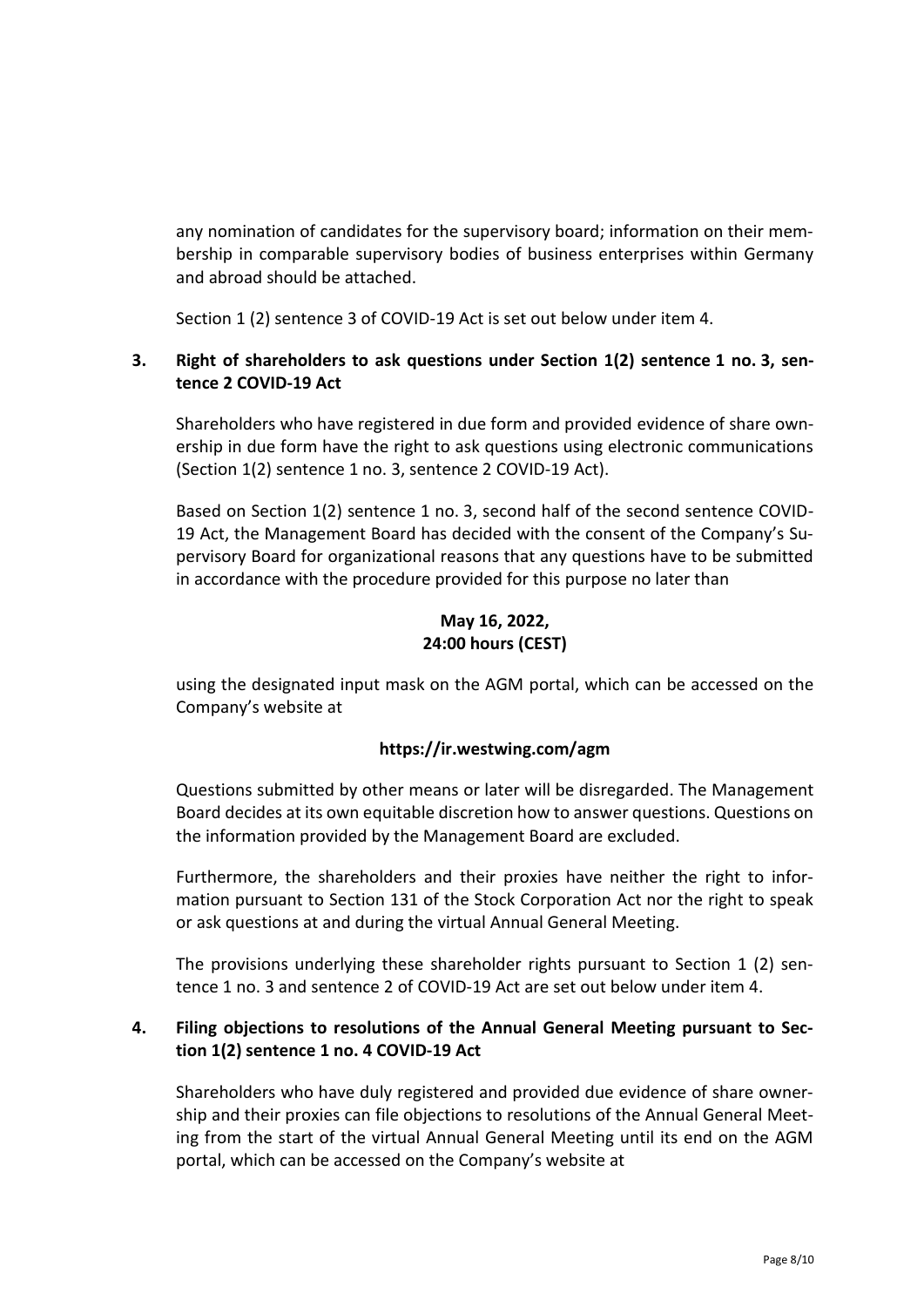### **https://ir.westwing.com/agm**,

waiving the need to attend the Annual General Meeting in derogation of Section 245 no. 1 Stock Corporation Act by having them recorded in the minutes, if they exercise or have exercised their voting right in accordance with the provisions set out above. Any other form of transmitting objections is precluded.

The shareholders rights are based on the following provisions of COVID-19 Act:

*Section 1 (1), (2) and (8) sentence 2 COVID-19 Act – Stock corporations; public partly limited partnerships; European companies (SEs); mutual insurance companies (excerpt)*

- (1) Decisions on the participation of shareholders in the annual general meeting by means of electronic communication in accordance with § 118 (1) sentence 2 of the Stock Corporation Act (electronic participation), the casting of votes by means of electronic communication in accordance with § 118 (2) of the Stock Corporation Act (absentee voting), the participation of members of the Supervisory Board by means of video and audio transmission in accordance with § 118 (3) sentence 2 of the German Stock Corporation Act and the approval of video and audio transmission in accordance with § 118 (4) of the Stock Corporation Act may also be made by the management board of the company without authorization by the Articles of Association or rules of procedure.
- (2) The management board may decide that the meeting is held as a virtual general meeting without the physical presence of shareholders or their proxies, provided that
	- 1. the video and audio transmission of the entire meeting takes place,
	- 2. the exercise of shareholders' voting rights is possible via electronic communication (absentee voting or electronic participation) as well as the granting of proxies,
	- 3. the shareholders are given the right to ask questions by way of electronic communication,
	- 4. the shareholders who have exercised their voting rights in accordance with no. 2 are given the opportunity to object to a resolution of the annual general meeting, in deviation from § 245 no. 1 of the Stock Corporation Act, waiving the requirement to appear in person at the annual general meeting.